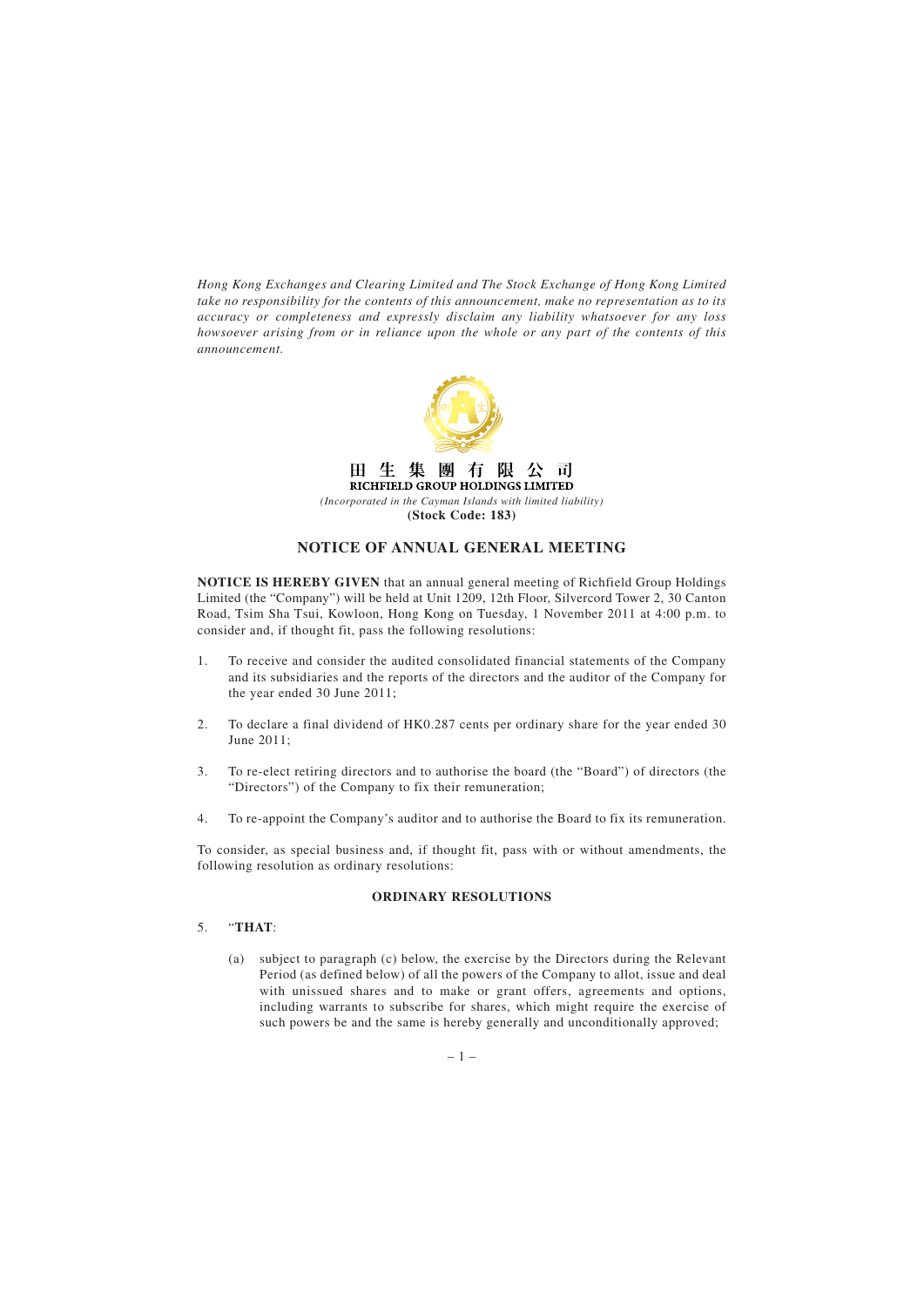- (b) the approval in paragraph (a) above shall authorise the Directors during the Relevant Period (as defined below) to make or grant offers, agreements and options which might require the exercise of such powers after the end of the Relevant Period (as defined below);
- (c) the aggregate nominal amount of share capital allotted or agreed conditionally or unconditionally to be allotted (whether pursuant to options or otherwise) by the Directors pursuant to the approval in paragraph (a) above, otherwise than pursuant to (i) a Rights Issue (as defined below); or (ii) the exercise of any options granted under the share option scheme of the Company; or (iii) any scrip dividend or similar arrangements providing for the allotment and issue of shares in lieu of the whole or part of a dividend on shares in accordance with the articles of association of the Company in force from time to time; or (iv) any issue of shares upon the exercise of rights of subscription or conversion under the terms of any warrants of the Company or any securities which are convertible into shares, shall not exceed the aggregate of:
	- (aa) 20 per cent. of the aggregate nominal amount of the share capital of the Company in issue on the date of the passing of this resolution; and
	- (bb) (if the Directors are so authorised by a separate ordinary resolution of the shareholders of the Company) the aggregate nominal amount of any share capital of the Company repurchased by the Company subsequent to the passing of this resolution (up to a maximum equivalent to 10 per cent. of the aggregate nominal amount of the share capital of the Company in issue on the date of the passing of this resolution),

and the authority pursuant to paragraph (a) of this resolution shall be limited accordingly; and

(d) for the purposes of this resolution:

"Relevant Period" means the period from the date of the passing of this resolution until whichever is the earliest of:

- (i) the conclusion of the next annual general meeting of the Company;
- (ii) the expiration of the period within which the next annual general meeting of the Company is required by the articles of association of the Company, the Companies Law, Cap. 22 (Law 3 of 1961, as consolidated or revised) of the Cayman Islands (the "Companies Law"), or any other applicable law of the Cayman Islands to be held; and
- (iii) the passing of an ordinary resolution by the shareholders of the Company in general meeting revoking or varying the authority given to the Directors by this resolution;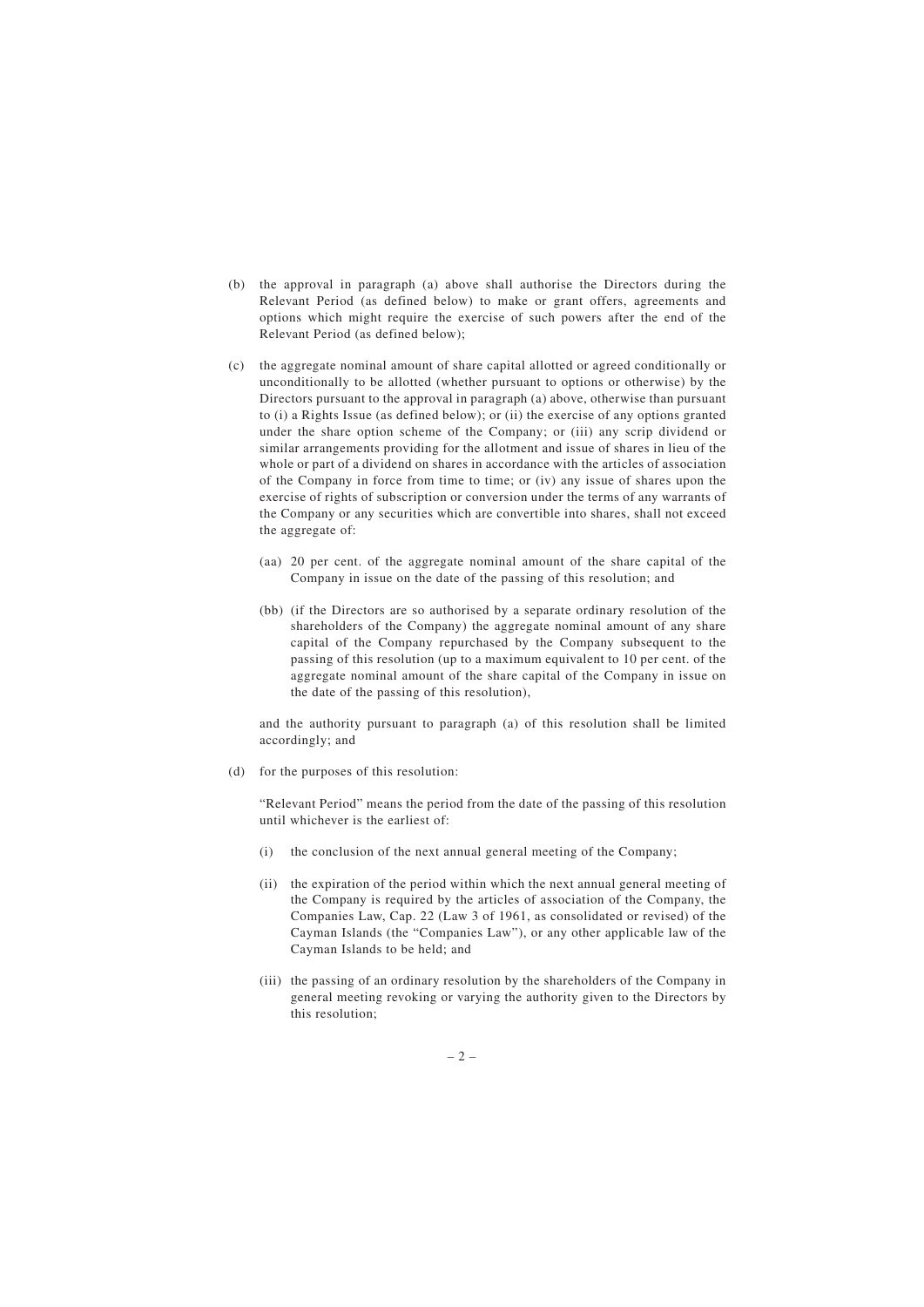"Rights Issue" means an offer of shares, or offer or issue of warrants, options or other securities giving rights to subscribe for shares open for a period fixed by the Directors to holders of shares on the register on a fixed record date in proportion to their then holdings of shares (subject to such exclusion or other arrangements as the Directors may deem necessary or expedient in relation to fractional entitlements, or having regard to any restrictions or obligations under the laws of, or the requirements of, or the expense or delay which may be involved in determining the existence or extent of any restrictions or obligations under the laws of, or the requirements of, any jurisdiction outside Hong Kong or any recognised regulatory body or any stock exchange outside Hong Kong)."

#### 6. "**THAT**:

- (a) the exercise by the Directors during the Relevant Period (as defined below) of all powers of the Company to purchase the issued shares of the Company on The Stock Exchange of Hong Kong Limited (the "Stock Exchange") or any other stock exchange on which the shares may be listed and recognised by the Securities and Futures Commission and the Stock Exchange for such purpose, and otherwise in accordance with the rules and regulations of the Securities and Futures Commission, the Stock Exchange, the Companies Law and all other applicable laws in this regard, be and the same is hereby generally and unconditionally approved;
- (b) the aggregate nominal amount of shares which may be purchased by the Company pursuant to the approval in paragraph (a) during the Relevant Period (as defined below) shall not exceed 10 per cent. of the aggregate nominal amount of the issued share capital of the Company as at the date of the passing of this resolution and the authority pursuant to paragraph (a) of this resolution shall be limited accordingly; and
- (c) for the purposes of this resolution, "Relevant Period" means the period from the date of the passing of this resolution until whichever is the earliest of:
	- (i) the conclusion of the next annual general meeting of the Company;
	- (ii) the expiration of the period within which the next annual general meeting of the Company is required by the articles of association of the Company, the Companies Law, or any other applicable law of the Cayman Islands to be held; and
	- (iii) the passing of an ordinary resolution by the shareholders of the Company in general meeting revoking or varying the authority given to the Directors by this resolution."
- 7. "**THAT** the Directors be and are hereby authorised to exercise the authority referred to in paragraph (a) of resolution no. 5 above in respect of the share capital of the Company referred to in sub-paragraph (bb) of paragraph (c) of such resolution."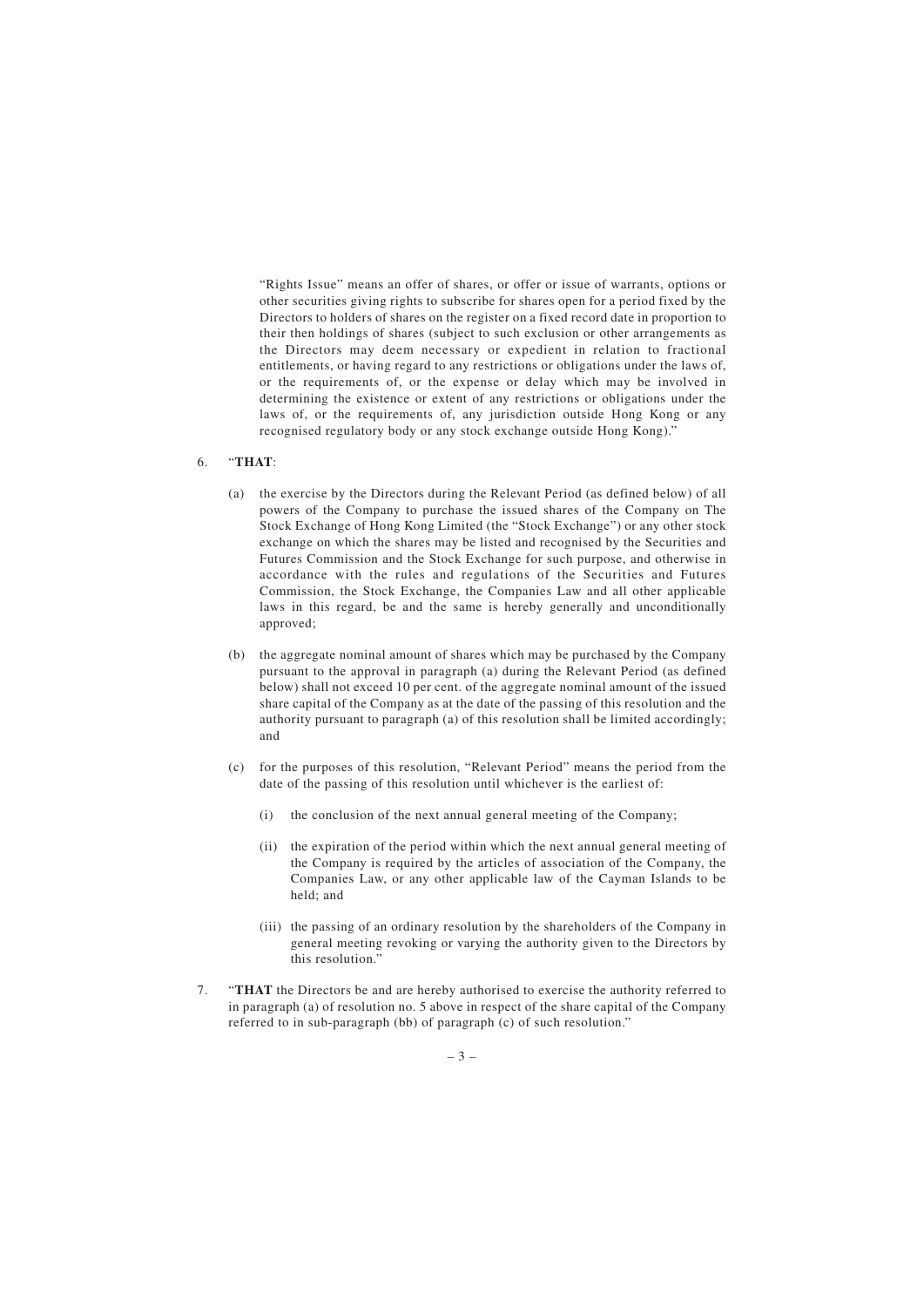## 8. "**THAT**:

- (a) subject to and conditional upon the Stock Exchange granting the listing of, and permission to deal in, the shares of the Company which may fall to be issued and allotted pursuant to the exercise of any options which may be granted under the new share option scheme of the Company (the "New Scheme"), the rules of which are contained in the document marked "A" produced to the meeting and for the purpose of identification signed by the chairman of the meeting, the New Scheme be and is hereby approved and adopted and the Directors be and are hereby authorised to do all such acts and to enter into all such transactions, arrangements and agreements as may be necessary or expedient in order to give full effect to the New Scheme including but without limitation:
	- (i) to administer the New Scheme under which options will be granted to participants eligible under the New Scheme to subscribe for shares in the Company;
	- (ii) to modify and/or amend the New Scheme from time to time provided that such modification and/or amendment is effected in accordance with the provisions of the New Scheme relating to modification and/or amendment;
	- (iii) to issue and allot from time to time such number of shares in the capital of the Company as may be required to be issued pursuant to the exercise of the options under the New Scheme and subject to the Rules Governing the Listing of Securities on the Stock Exchange;
	- (iv) to make application at the appropriate time or times to the Stock Exchange; and any other stock exchanges upon which the issued shares of the Company may for the time being be listed, for listing of and permission to deal in any shares which may hereafter from time to time be issued and allotted pursuant to the exercise of the options under the New Scheme; and
	- (v) to consent, if it so deems fit and expedient, to such conditions, modifications and/or variations as may be required or imposed by the relevant authorities in relation to the New Scheme; and
- (b) existing share option scheme which was adopted by the Company on 2 May 2002 and became effective on 21 May 2002 be and is hereby terminated with effect from the adoption of the New Scheme."

By order of the Board of **Richfield Group Holdings Limited Lee Wing Yin** *Executive Director*

Hong Kong, 30 September 2011